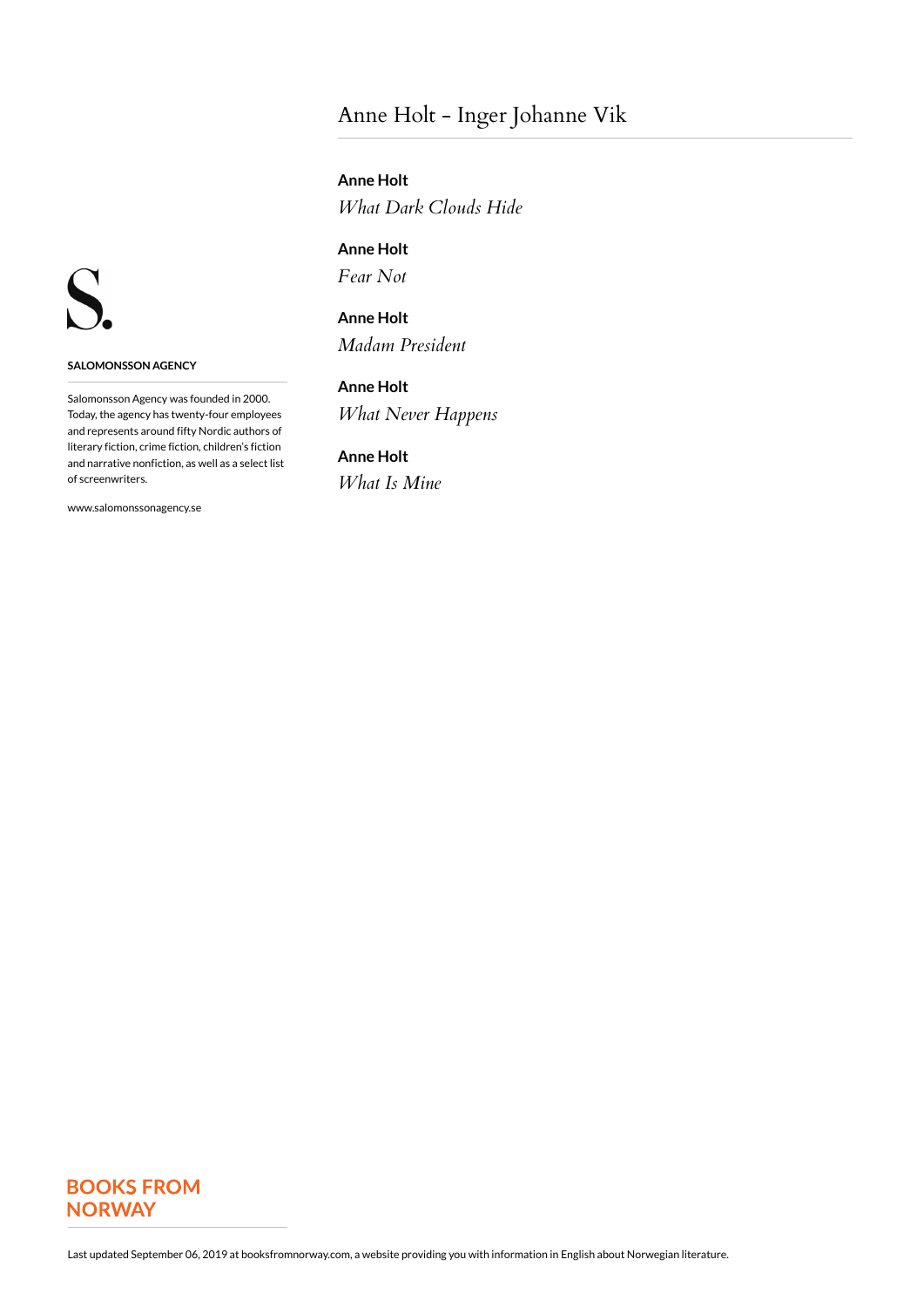

Vigmostad & Bjørke 2012 334 pages Original title: *Skyggedød*

### **FOREIGN RIGHTS**

Salomonsson Agency Götgatan 27, 116 21 Stockholm, Sweden info@salomonssonagency.com +46 8 22 32 11

# **RIGHTS SOLD TO**

Bulgaria, Emas Denmark, Gyldendal Finland, Gummerus Germany, Piper Italy, Einaudi Norway, Vigmostad & Bjørke Poland, Prószynski Romania, Trei Spain, Roca Sweden, Piratförlaget UK, Corvus

Film rights Sweden, Miso

#### **AWARDS**

The Great Calibre Award of Honor, Poland, 2012 The Cappelen Prize, Norway, 2001 The Norwegian Booksellers' Prize, Norway, 1995 The Riverton Prize (Best Norwegian Crime Novel of the Year), Norway, 1994

### **OTHER TITLES**

In Dust and Ashes



**Salomonsson Agency**

www.salomonssonagency.se

# **Anne Holt**

# *What Dark Clouds Hide*

On a rainy Friday afternoon, on July 22nd 2011 eight-year-old only child Sander Mohr dies in his own home. The parents are inconsolable. Forensic psychologist Inger Johanne Vik believes, as does everyone else, that the death was a tragic domestic accident. Only rookie Henrik Holme, who graduated from the police academy only six weeks prior, is suspicious: It's possible that something is wrong in the wealthy and apparently well-functioning home in Oslo's fanciest neighborhood. Without experience, but with great will-power and distinct talent, Henrik Holme manages to recruit Inger Johanne Vik to an investigation that will prove to be fatal. In the shadow of the national catastrophe that hits Norway the same day as Sander's death, the odd couple struggle to unravel one family's darkest secrets. The hunt for the truth about the eight-year-old's death becomes a brutal confrontation with prejudice and evasions, shame and lies, system failures and human humiliation.

What Dark Clouds Hide is the fifth – and final – freestanding installment in the Inger Johanne Vik series.

*What Dark Clouds Hide is a very good novel, it raises important questions about prejudices, suspicions and the compulsion to at all times maintain a façade outwards. The portrait of the grieving and troubled mother Ellen is almost physically painful to read.* - Gefle Dagblad, Sweden

*A suspenseful plot with credible characters and compassion.* - Expressen, Sweden

# Anne Holt

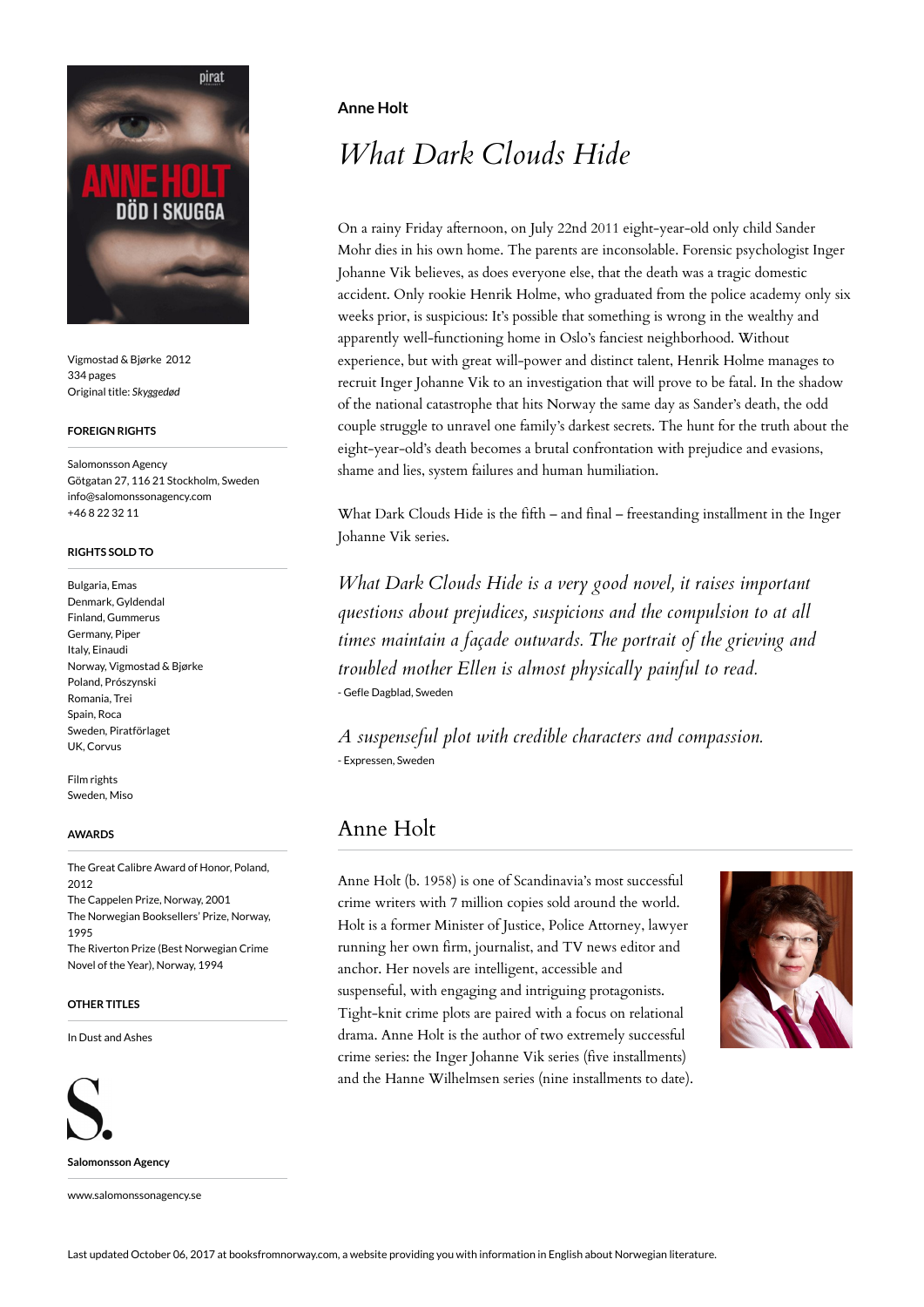Offline 1222 Beyond The Truth No Echo Dead Joker The Lion's Mouth Death of the Demon Blessed Are Those Who Thirst Blind Goddess Sudden Death Arrhythmia Fear Not Madam President What Never Happens What Is Mine May-Britt, March-Britt and the Peachy Pug May-Britt & March-Britt

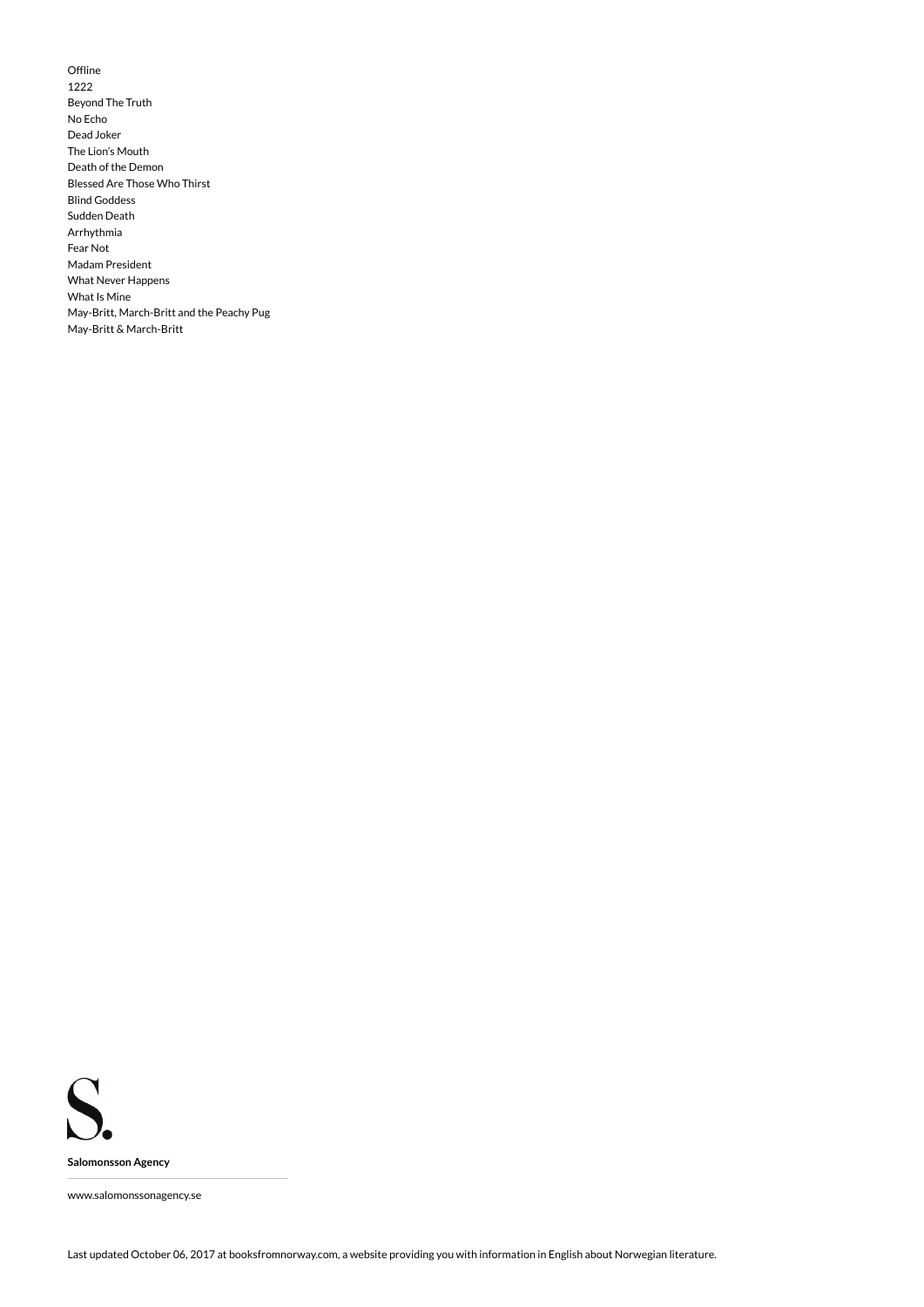

Vigmostad & Bjørke 2009 500 pages Original title: *Pengemannen*

### **FOREIGN RIGHTS**

Salomonsson Agency Götgatan 27, 116 21 Stockholm, Sweden info@salomonssonagency.com +46 8 22 32 11

#### **RIGHTS SOLD TO**

Bulgaria, Emas Denmark, Gyldendal Finland, Gummerus Germany, Piper Italy, Einaudi Norway, Vigmostad & Bjørke Poland, Prószynski Portugal, Bertrand Romania, Trei Spain, Roca (World Spanish) Sweden, Piratförlaget UK, Corvus

Film rights Sweden, Misc

### **AWARDS**

The Great Calibre Award of Honor, Poland, 2012 The Cappelen Prize, Norway, 2001 The Norwegian Booksellers' Prize, Norway, 1995 The Riverton Prize (Best Norwegian Crime Novel of the Year), Norway, 1994



**Salomonsson Agency**

www.salomonssonagency.se

# **Anne Holt**

*Fear Not*

During a snowy Christmas season in Norway, psychologist and profiler Inger Johanne Vik finds not only her husband and herself but also her autistic daughter drawn into the investigation of a number of disturbing deaths. Her husband, detective Yngvar Stubø, has been dispatched to Bergen to investigate the shocking Christmas Eve murder of local bishop Eva Karin Lysgaard. In Oslo, the bodies keep turning up – though the causes of death vary. But before long, Inger Johanne starts noticing a pattern.

Fear Not is a thrilling crime novel that raises questions about religion, human rights, and the very nature of love itself. Anne Holt has the courage to go beyond conventional crime writing and peppers the story with red-hot political issues, criticizing intolerance and revitalizing the genre.

Fear Not is the fourth installment in the Inger Johanne Vik series.

*An interesting and suspenseful crime novel.* - Axelle, France

*This crime novel is suspenseful and beautifully written.* - La Provence, France

*This amazing thriller has become a bestseller worldwide.* - Maxi, France

# Anne Holt

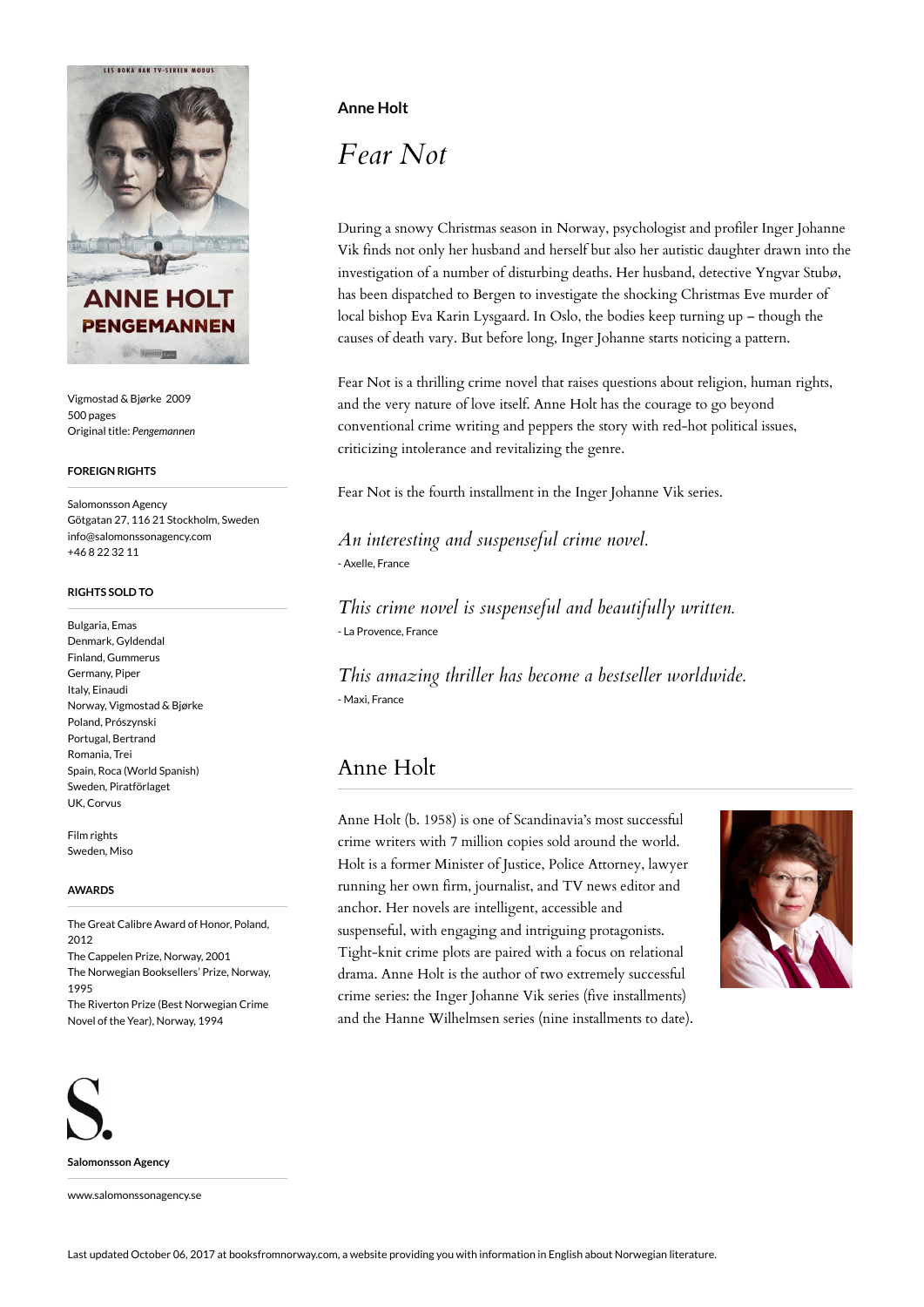### **OTHER TITLES**

In Dust and Ashes **Offline** 1222 Beyond The Truth No Echo Dead Joker The Lion's Mouth Death of the Demon Blessed Are Those Who Thirst Blind Goddess Sudden Death Arrhythmia What Dark Clouds Hide Madam President What Never Happens What Is Mine May-Britt, March-Britt and the Peachy Pug May-Britt & March-Britt

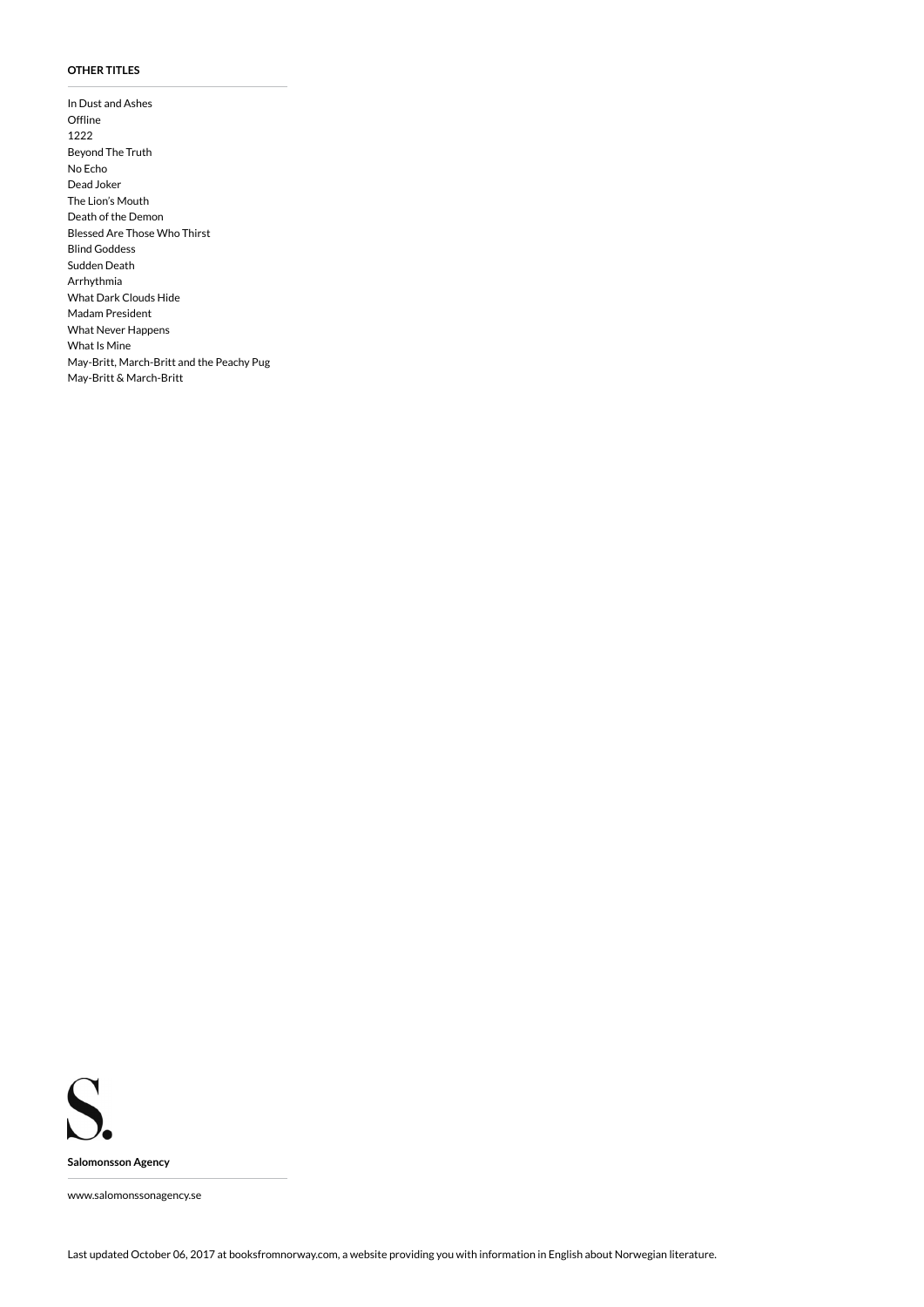

Vigmostad & Bjørke 2006 366 pages Original title: *Presidentens valg*

### **FOREIGN RIGHTS**

Salomonsson Agency Götgatan 27, 116 21 Stockholm, Sweden info@salomonssonagency.com +46 8 22 32 11

## **RIGHTS SOLD TO**

Bulgaria, Emas Denmark, Gyldendal Finland, Gummerus France, Plon Germany, Piper Greece, Metaixmio Iceland, Salka Italy, Einaudi Lithuania, Baltos Lankos Norway, Vigmostad & Bjørke Poland, Prószynski Portugal, Pergaminho Romania, Trei Spain, Roca (World Spanish) Sweden, Piratförlaget UK, Corvus

Film rights Sweden, Miso

#### **AWARDS**

The Great Calibre Award of Honor, Poland, 2012 The Cappelen Prize, Norway, 2001 The Norwegian Booksellers' Prize, Norway, 1995 The Riverton Prize (Best Norwegian Crime



**Salomonsson Agency**

www.salomonssonagency.se

# **Anne Holt**

# *Madam President*

In Anne Holt's third novel featuring Superintendent Yngvar Stubø and profiler Inger Johanne Vik, history's first female American president is kidnapped during a state visit in Norway. Together with the FBI, the Norwegian police are up against an enemy far more powerful than they can imagine: a man using his global network of pawns to plot the biggest terror attack on American soil since 9/11. Inger Johanne is drawn into the epicenter of the conflict when she crosses paths with Madam President, and the secrets both women thought was buried and forgotten forever suddenly come back to haunt them.

Madam President is the third installment in the Inger Johanne Vik series.

*It takes a certain literary courage to write a novel in which the American president is kidnapped in Oslo on [the National Holiday] May 17th. Anne Holt has proven to have this courage, and the result is very successful.* - NRK, Norway

*It's imaginative, cleverly crafted and at times quite suspenseful … Anne Holt has a talent for constructing a captivating plot, and she writes in a committed manner that fascinates.* - Fredriksstad Blad, Norway

# Anne Holt

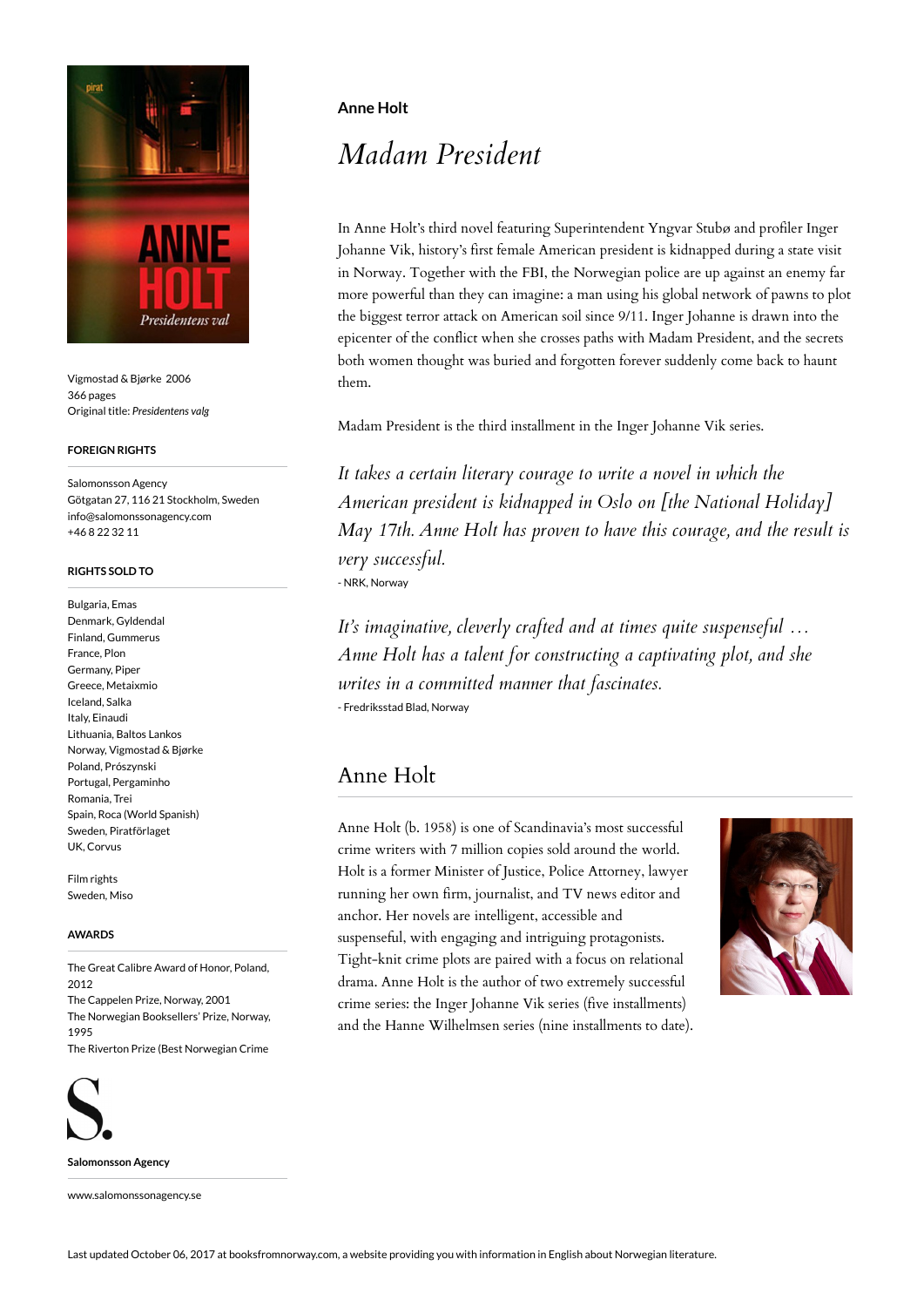# **OTHER TITLES**

In Dust and Ashes Offline 1222 Beyond The Truth No Echo Dead Joker The Lion's Mouth Death of the Demon Blessed Are Those Who Thirst Blind Goddess Sudden Death Arrhythmia What Dark Clouds Hide Fear Not What Never Happens What Is Mine May-Britt, March-Britt and the Peachy Pug May-Britt & March-Britt

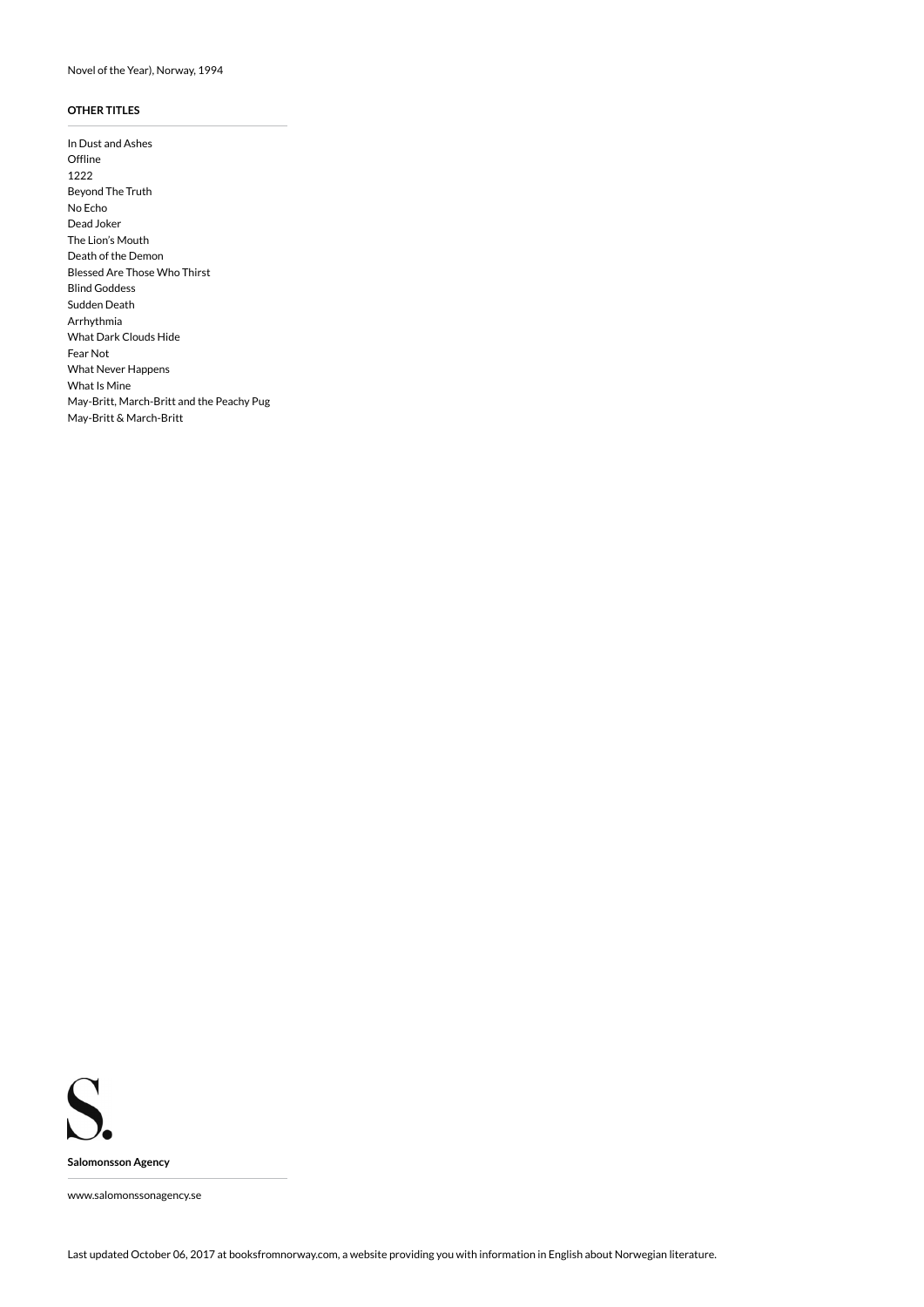

Vigmostad & Bjørke 2004 350 pages Original title: *Det som aldri skjer*

#### **FOREIGN RIGHTS**

Salomonsson Agency Götgatan 27, 116 21 Stockholm, Sweden info@salomonssonagency.com +46 8 22 32 11

## **RIGHTS SOLD TO**

Albania, IDC Denmark, Gyldendal Estonia, Ersen Finland, Gummerus France, Plon Germany, Piper Greece, Metaixmio Iceland, Salka Italy, Einaudi Latvia, Kontinents Lithuania, Baltos Lankos Norway, Vigmostad & Bjørke Poland, Prószynski Portugal, Pergaminho Romania, Trei Russia, Inostranka Spain, Roca (World Spanish) Sweden, Piratförlaget UK, Corvus

Film rights Sweden, Miso

#### **AWARDS**

The Great Calibre Award of Honor, Poland, 2012 The Cappelen Prize, Norway, 2001



**Salomonsson Agency**

www.salomonssonagency.se

# **Anne Holt**

# *What Never Happens*

They have just become parents, but the outside world won't spare Superintendent Yngvar Stubø and profiler Inger Johanne Vik. A series of shocking murders all have symbolic dismembering or desecration of the corpses in common, reminding Inger Johanne of a lecture on Proportional Retribution at the FBI Academy. Are the Norwegian Police facing a biblical avenger or a simple copycat?

The internationally bestselling What Never Happens, the second installment in the Inger Johanne Vik series, has sold more than 500 000 copies.

*A follow-up to writer Holt's Punishment, [What Never Happens] shows she really knows her stuff.* - Daily Sport, UK

*Set in Oslo, this excellent thriller begins with the discovery of the body of a popular talk show host with her tongue removed and split in two before matters heat up with the crucifixion of a right-wing leader. Holt keeps the plot and dialogue tight.* - Evening Herald, UK

# Anne Holt

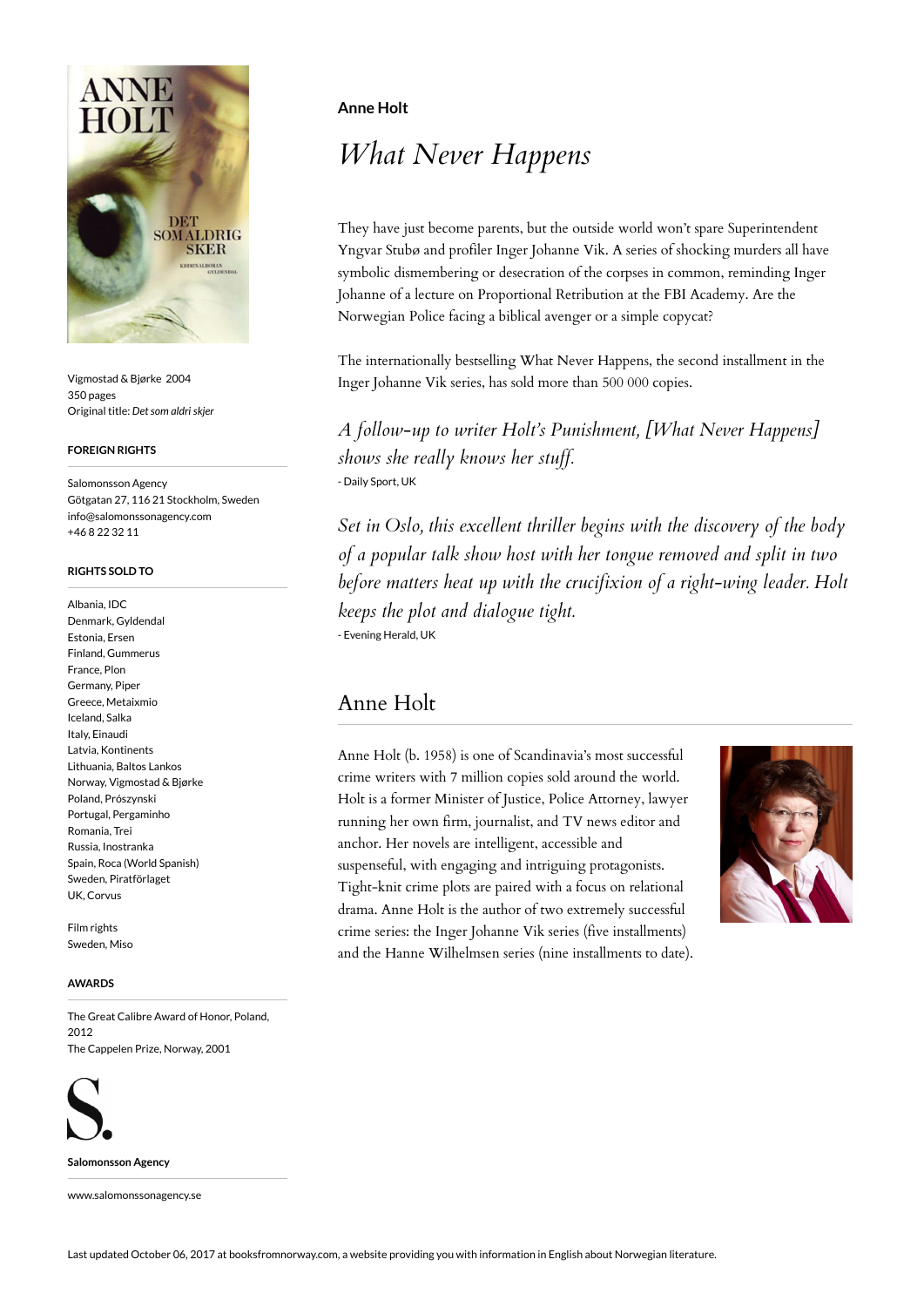The Norwegian Booksellers' Prize, Norway, 1995 The Riverton Prize (Best Norwegian Crime Novel of the Year), Norway, 1994

# **OTHER TITLES**

In Dust and Ashes **Offline** 1222 Beyond The Truth No Echo Dead Joker The Lion's Mouth Death of the Demon Blessed Are Those Who Thirst Blind Goddess Sudden Death Arrhythmia What Dark Clouds Hide Fear Not Madam President What Is Mine May-Britt, March-Britt and the Peachy Pug May-Britt & March-Britt

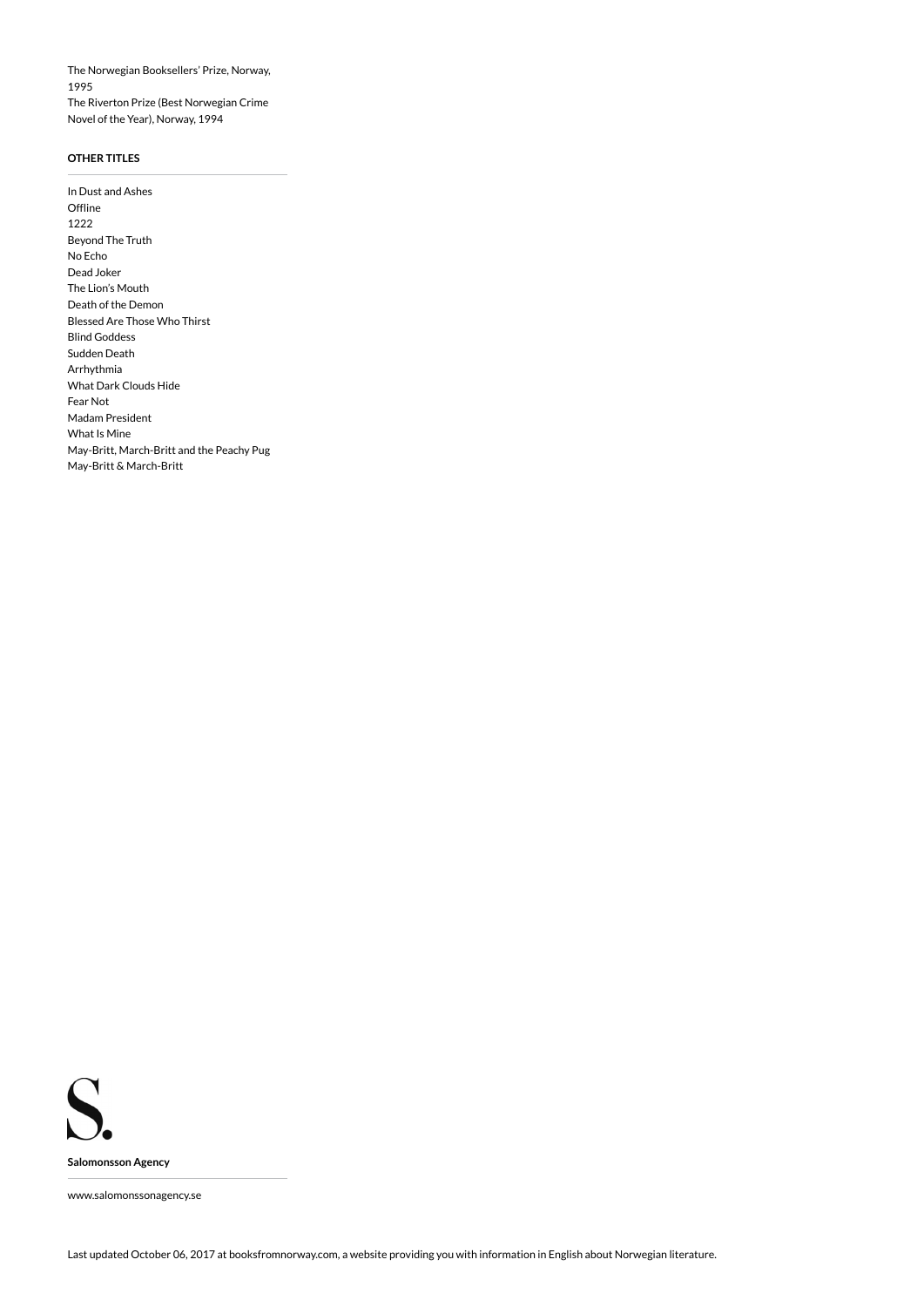

Vigmostad & Bjørke 2001 370 pages Original title: *Det som er mitt*

### **FOREIGN RIGHTS**

Salomonsson Agency Götgatan 27, 116 21 Stockholm, Sweden info@salomonssonagency.com +46 8 22 32 11

## **RIGHTS SOLD TO**

Albania, IDC Bulgaria, Emas Denmark, Gyldendal Estonia, Ersen Finland, Gummerus France, Plon Germany, Piper Iceland, Salka Italy, Einaudi Latvia, Kontinents Lithuania, Baltos Lankos Norway, Vigmostad & Bjørke Poland, Jacek Santorski Portugal, Pergaminho Romania, Trei Russia, Inostranka Slovakia, Ikar Spain, Roca (World Spanish) Sweden, Piratförlaget UK, Corvus

Film rights Sweden, Misc

## **AWARDS**

The Great Calibre Award of Honor, Poland, 2012



**Salomonsson Agency**

www.salomonssonagency.se

# **Anne Holt**

# *What Is Mine*

A multiple child kidnapper and killer at large in Norway unites jovial widower Yngvar Stubø with nervous, angst-ridden ex-FBI profiler Inger Johanne Vik, together forming one of the most original crime-solving teams ever. Together, Stubø and Vik manage to find a complex story of revenge where the rest of Norway are out hunting down paedophiles. A unique and clever crime story combined with a serious discussion of children and our responsibilities.

The internationally bestselling What Is Mine has sold more than 500 000 copies.

What Is Mine is the first installment in the Inger Johanne Vik series.

*Her American debut is both an impassioned commentary on the responsibilities of parenthood and an engrossing mystery with an ingenious final twist.* - Booklist, US

*A savvy, sharply delineated suspense novel from Norwegian crime author Holt delves into the haunting motivation of a child-abductor…. Based on a true Norwegian murder case, Holt's work is cerebral, complicated and immensely rewarding.* - Kirkus Reviews, US

*Fast-paced twists and turns plunge the reader into a nail-biting ending. Holt provides a gripping crime mystery in this first of a three-book series featuring Stubo and Vik. Highly recommended* - Library Journal, US

# Anne Holt